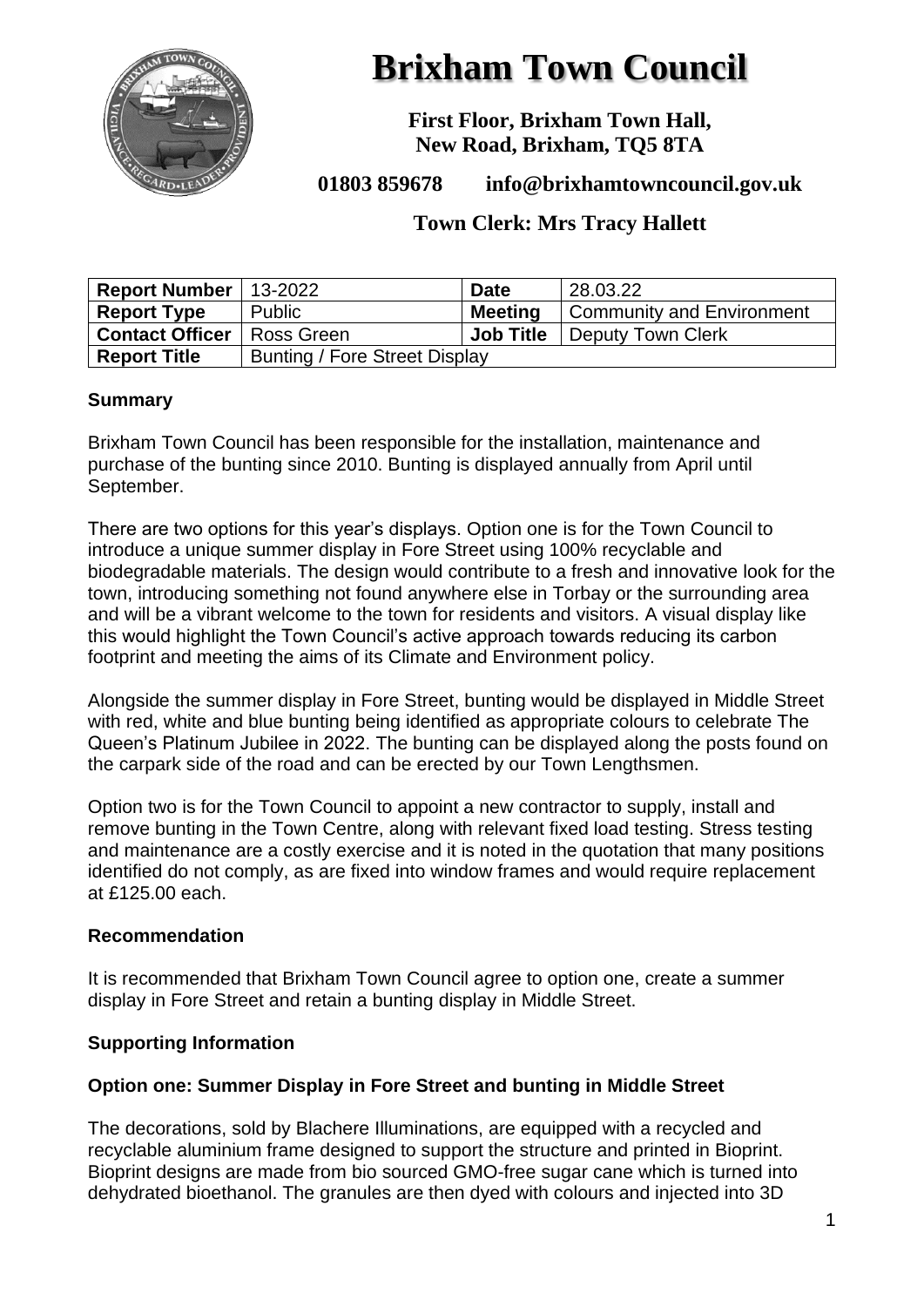printers which produce colourful, biodegradable and recyclable structures. A process that reduces the waste at the manufacturing stage and allows total recyclability at the end of its life.

The town continues to recover from a global pandemic and it is envisaged that a display of this type would create:

- A vibrant welcoming to the town centre.
- High impact, high profile and unique display.
- Encourage visitors to visit and return to Brixham.

These are examples of what a summer display could look like:

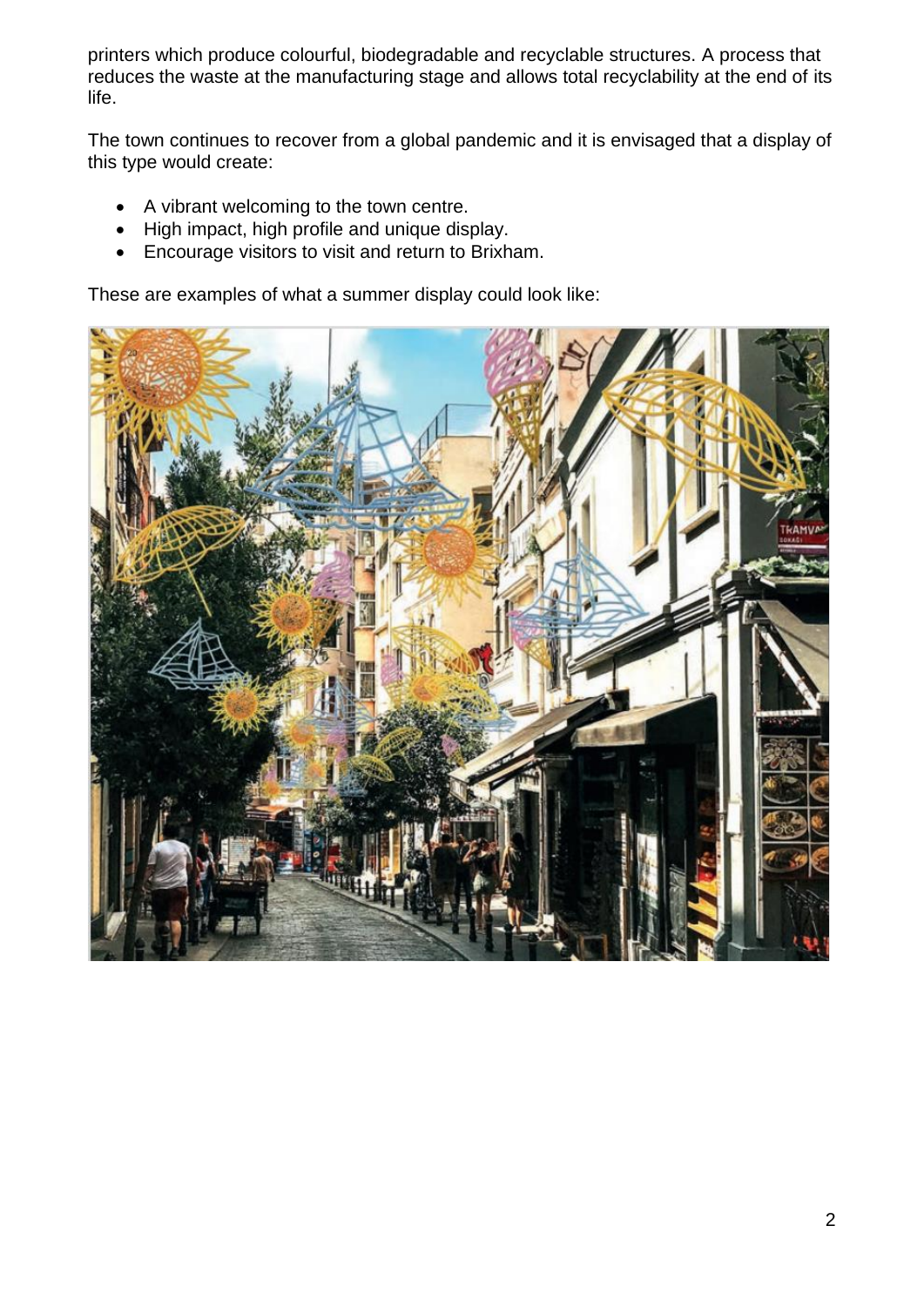

## **Costings**

There are eight cross street locations in Fore Street, quote is based on three decorations at each existing catenary wire. Decorations are sold individually and vary in cost, to allow a bespoke scheme. The quote shown is for a selection of designs and installations.

| <b>Design</b>                  | <b>Size</b>                   | Quantity       | Cost      |
|--------------------------------|-------------------------------|----------------|-----------|
| Sun (3D)                       | H: 1.10m x W:1.10m            | 4              | £804      |
| <b>Boat</b>                    | H: 1.00m x W: 1.40m           | $\overline{4}$ | £228      |
| Ice Cream                      | H: 1.00m x W: 0.45m           | $\overline{4}$ | £222      |
| <b>Blue Anchor</b>             | H: $0.80m \times W$ : $0.60m$ | 3              | £228      |
| <b>Blue Fish</b>               | H: $0.75m \times W$ : 1.00m   | 3              | £240      |
| <b>Red Star Fish</b>           | H: $0.80m \times W$ : $0.80m$ | 3              | £165      |
| <b>Yellow Shell</b>            | H: $0.90m \times W$ : 1.45m   | 3              | £240      |
| <b>Delivery</b>                |                               |                | £255      |
| Installation/Removal           |                               |                | £2,300.00 |
| <b>Net Total (Cost to BTC)</b> |                               |                | £4,682.00 |
| <b>VAT</b>                     |                               |                | £936.40   |
| <b>Total</b>                   |                               |                | £5,618.40 |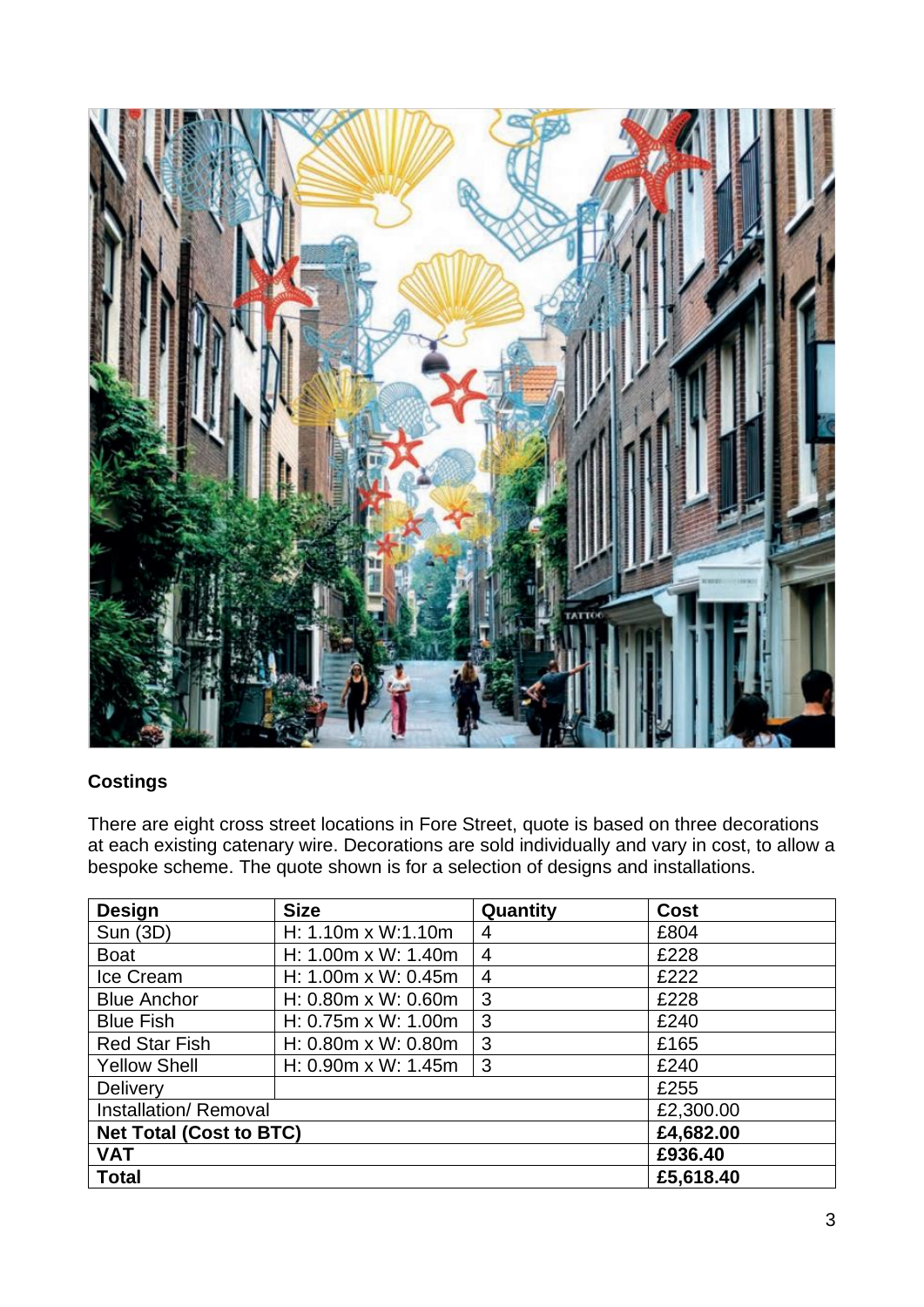The approximate distance for bunting to be displayed in Middle Street is 100mtrs. Red, white and blue bunting would be purchased to keep in fitting with the Queen's Platinum Jubilee celebrations being held in the town this year and specifically the town square.

| <b>Supplier</b>         | <b>Description</b> | <b>Cost</b>    | <b>Total Cost</b> |
|-------------------------|--------------------|----------------|-------------------|
| www.hampshireflag.co.uk | Red, white and     | $£10.80 + VAT$ | £129.60 + VAT     |
|                         | blue, heavy duty,  |                |                   |
|                         | double stitched    |                |                   |
|                         | PVC 20cm X 30cm    |                |                   |
|                         | pennants           |                |                   |

#### **Option two: Bunting for Fore Street and Middle Street**

The quote provided is from Lamps & Tubes Illuminations to supply, install and remove bunting in the Town Centre, along with relevant fixed load testing.

| <b>Supplier</b>                           | <b>Description</b>                                                                                                               | <b>Cost</b>  | <b>Total Cost</b>                                                                         |
|-------------------------------------------|----------------------------------------------------------------------------------------------------------------------------------|--------------|-------------------------------------------------------------------------------------------|
| Lamps & Tubes<br><b>Illuminations Ltd</b> | 1000 mtrs of Red,<br>White and Blue<br>Bunting - Knitted<br>polyester, 20mtrs<br>lengths $-54$ flags per<br>length.              | £749.50      | £5229.50 + VAT<br>(Excludes any<br>potential<br>replacement steel<br>fixings as required) |
|                                           | Fixed load testing of<br>existing wall fixings.<br>32no. positions.                                                              | £1280.00     |                                                                                           |
|                                           | Contribution to<br>travel/accommodation<br>and subsidence.                                                                       | £880.00      |                                                                                           |
|                                           | Replacement<br>stainless steel fixings<br>as required.                                                                           | £125,00 each |                                                                                           |
|                                           | Qualified engineers<br>and powered access<br>equipment to install<br>bunting (costs include<br>removal at the end of<br>season). | £2320.00     |                                                                                           |

#### **Cost Comparison**

Cost and efficiency savings are associated with these options. Option one will provide a saving of £547.50 in year one and a saving of £900 in year two.

| Comparison Cost – Year One                                |           |
|-----------------------------------------------------------|-----------|
| Option one (Summer Display – Bunting)                     | £4,682.00 |
| Option two (Bunting in Fore St and Middle St)   £5,229.50 |           |